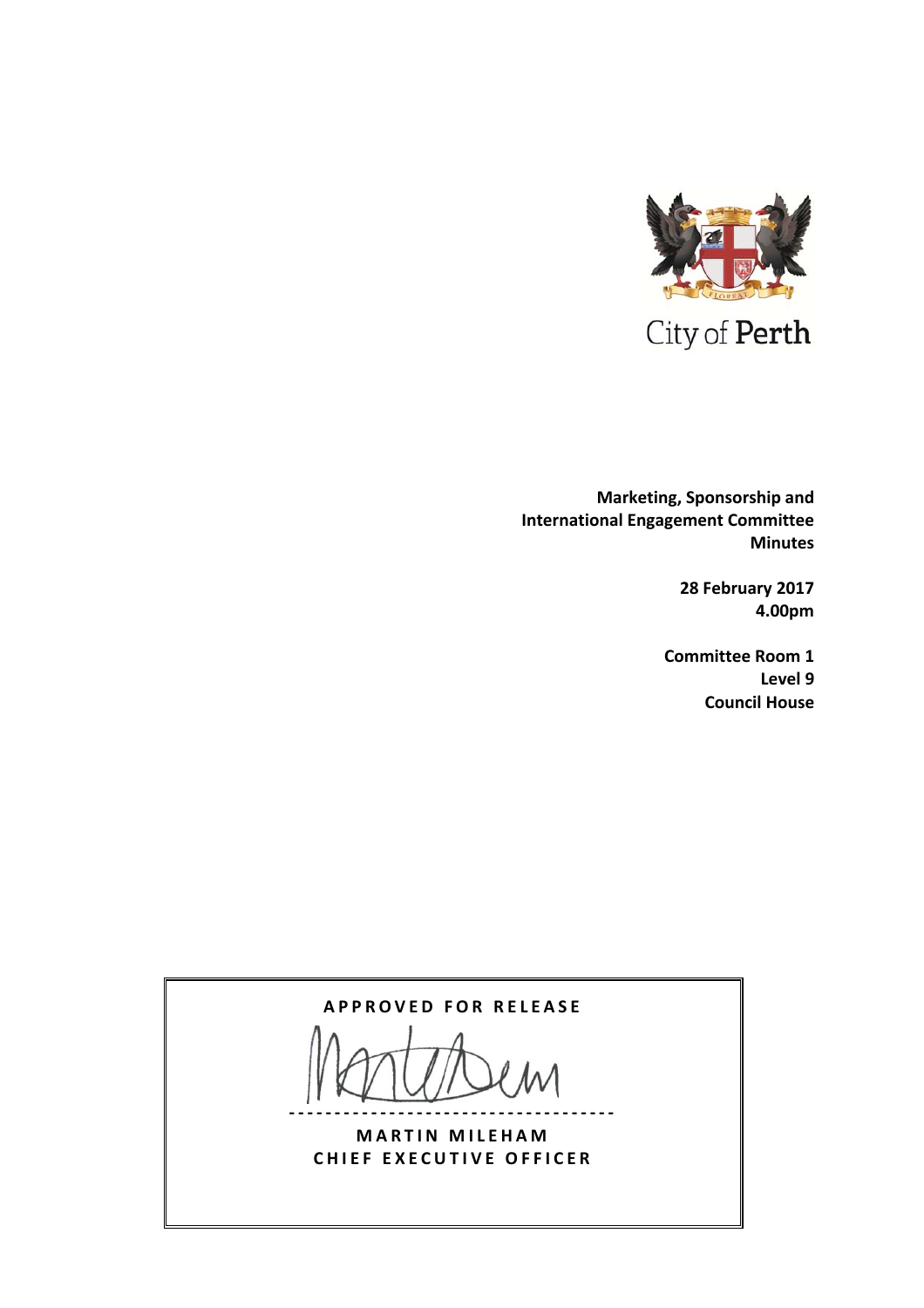

City of Perth

Marketing, Sponsorship and International Engagement Committee Minutes

> 28 February 2017 4.00pm

Committee Room <sup>1</sup> Level 9 Council House

Minutes to be confirmed at the next Marketing, Sponsorship and International Engagement meeting.

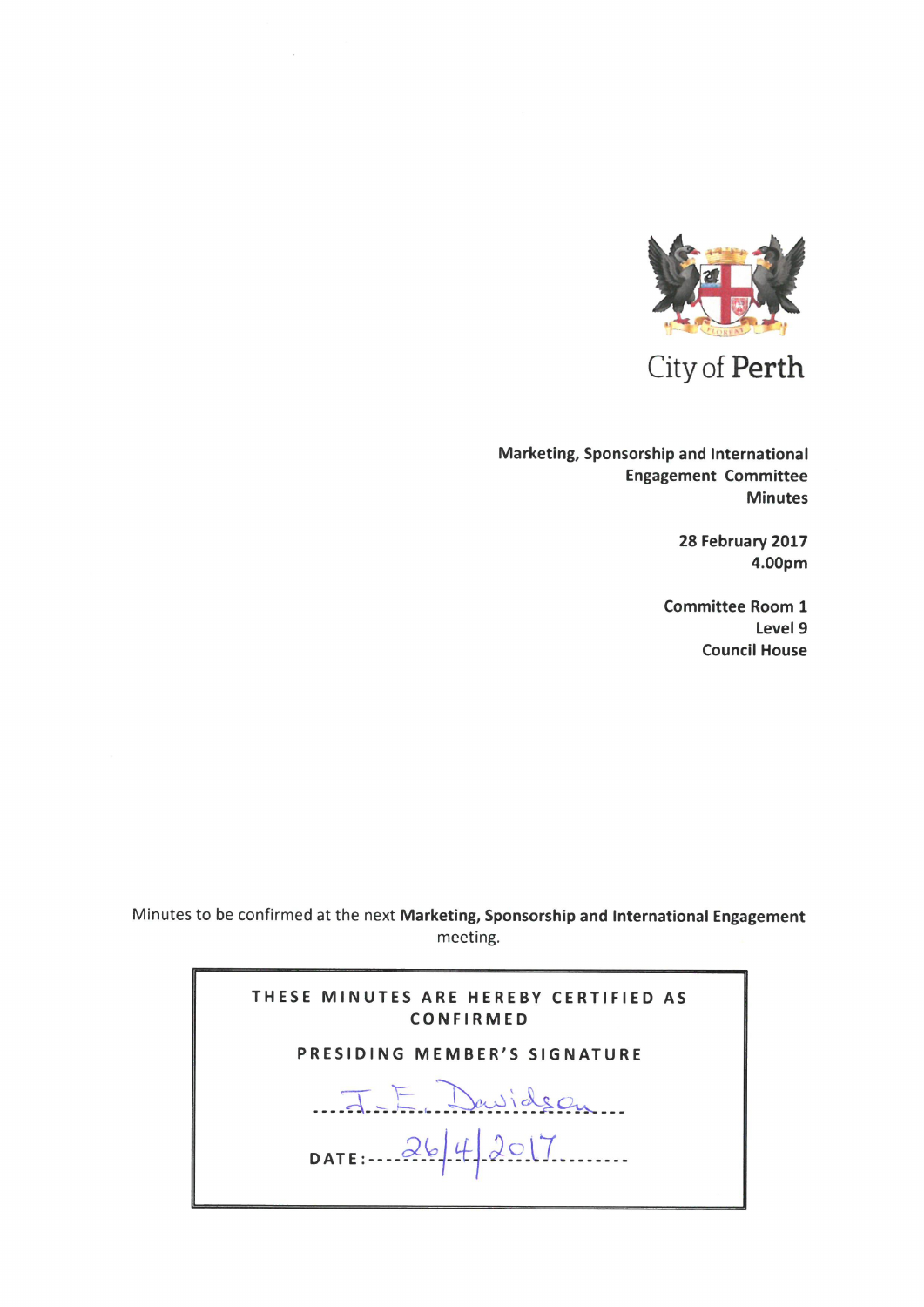Minutes of the **Marketing, Sponsorship and International Engagement Committee** meeting of the City of Perth in Committee Room 1, Ninth Floor, Council House, 27 St Georges Terrace, Perth on Tuesday, 28 February 2017.

### **Members in Attendance:**

| Deputy Lord Mayor Cr Limnios |                  |                                              |
|------------------------------|------------------|----------------------------------------------|
| Cr Yong                      |                  |                                              |
| Cr Davidson                  | $\sim$ 100 $\mu$ | Acting Presiding Member (Deputy for Cr Chen) |
|                              |                  |                                              |

### **Officers:**

| Mr Mileham     |                          | <b>Chief Executive Officer</b>                    |
|----------------|--------------------------|---------------------------------------------------|
| Ms Moore       |                          | <b>Director Commercial and Community Services</b> |
| Mr Ridgwell    |                          | <b>Manager Governance</b>                         |
| Mr Fitzpatrick |                          | Manager Business Support and Sponsorship          |
| Mr High        |                          | <b>Manager Economic Development</b>               |
| Mr Close       | $\overline{\phantom{a}}$ | <b>Economic Development Officer</b>               |
| Ms Rutigliano  |                          | <b>Acting Governance Officer</b>                  |

### **Guests and Deputations:**

| Mr Brad Mellen   | <b>Mellen Events</b> |
|------------------|----------------------|
| Mr Rob Denham    | <b>Mellen Events</b> |
| Mr Michael Lloyd | <b>Mellen Events</b> |
| Ms Vive Oldham   | <b>Mellen Events</b> |
| Mr Matt McMullen | <b>Mellen Events</b> |

One member of the public.

## **1. Declaration of Opening**

**4.01pm** The Chief Executive Officer declared the meeting open and, in accordance with Section 5.6 of the *Local Government Act 1995,* sought nominations for a member to preside over the meeting.

Cr Yong nominated Cr Davidson to preside over the meeting.

Cr Davidson accepted the nomination and assumed the Chair.

## **2. Apologies and Members on Leave of Absence**

Cr Chen (Leave of Absence)

## **3. Question Time for the Public**

The following questions were received from Mr Miles Hull of 66A Coleman Crescent, Melville in relation to Agenda Item  $8.1$  – Commercial Events Sponsorship – Mellen Events – Piccadilly Theatre, Hay Street Mall, Perth: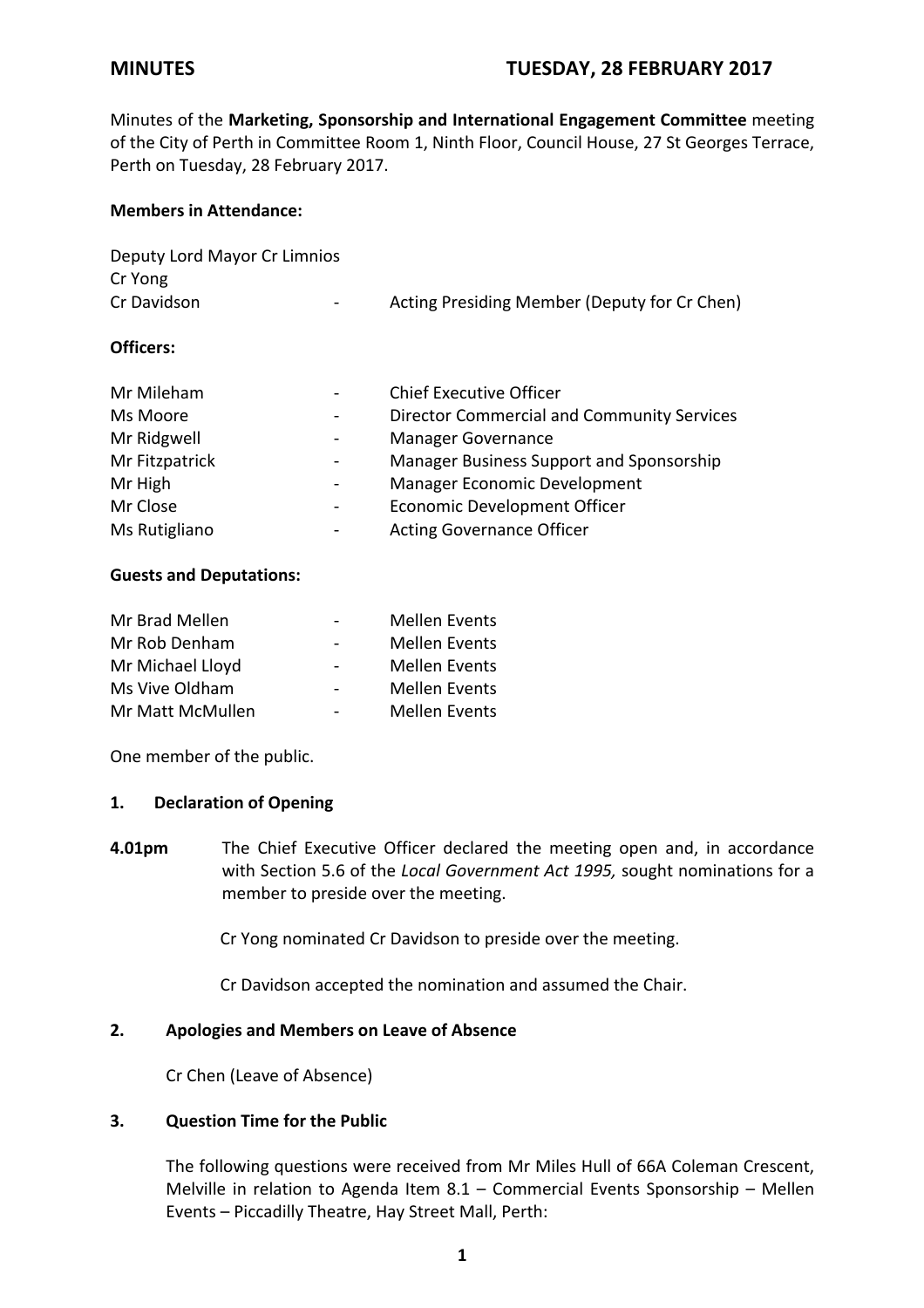|                                                                                                   | Questions received from Mr Miles Hull, 66a Coleman Crescent, Melville WA (TRIM 38547/17) in                                                                                                                                                                                                                                                                                                                                                                                                                                                      |  |
|---------------------------------------------------------------------------------------------------|--------------------------------------------------------------------------------------------------------------------------------------------------------------------------------------------------------------------------------------------------------------------------------------------------------------------------------------------------------------------------------------------------------------------------------------------------------------------------------------------------------------------------------------------------|--|
| relation to Agenda Item 8.1 - Commercial Events Sponsorship - Mellen Events - Piccadilly Theatre, |                                                                                                                                                                                                                                                                                                                                                                                                                                                                                                                                                  |  |
| Hay Street Mall, Perth                                                                            |                                                                                                                                                                                                                                                                                                                                                                                                                                                                                                                                                  |  |
| <b>Question 1:</b>                                                                                | Given the City of Perth has recently launched a three year 'triennial' sponsorship<br>program for arts partnerships, would it not be appropriate for this application to<br>be included for consideration within this program alongside comparable cultural<br>activities rather than sit in an entirely new ten year sponsorship program that has<br>no precedent and is being considered in isolation?                                                                                                                                         |  |
| <b>Response 1:</b>                                                                                | The proposal is an 'annual' event sponsorship because a greater degree of rigour<br>is being applied, year on year, to ensure the stated benefits of the sponsorship<br>are secured, by legal agreement. This is a higher standard than has been applied<br>to other sponsorships, with remuneration potentially being reduced if the<br>proponent does not achieve what has been stated, with an option to end the<br>sponsorship secured under the legal agreement.                                                                            |  |
|                                                                                                   | This is a particularly onerous requirement for the proponent where compared to<br>other sponsored events that set aspirational targets of attendance and<br>performance.                                                                                                                                                                                                                                                                                                                                                                         |  |
|                                                                                                   | The City has received legal advice twice on this mechanism supporting the<br>approach where compared with others reviewed. The legal advice validates the<br>City's departure from the discretionary 3 year limitation under the Sponsorship<br>Policy.                                                                                                                                                                                                                                                                                          |  |
| <b>Question 2:</b>                                                                                | The proposed ten year sponsorship is essentially the same as the City of Perth<br>financially underwriting the establishment of a commercial entertainment venue<br>that will compete with existing businesses in the City of Perth who have not<br>benefitted from this kind of support. On what basis is the city considering<br>sponsorship over such an extended period of time? Should the City not consider<br>this, as any sponsorship on an event by event basis, rather than on a 10 year<br>event program that has not been presented? |  |
| <b>Response 2:</b>                                                                                | The City sponsors numerous events that undoubtedly compete with established<br>venues and other temporary events within and outside the locality. Many of<br>these sponsorships have run for several years or longer.                                                                                                                                                                                                                                                                                                                            |  |
|                                                                                                   | The Hay Street Mall has seen a multi decade decline associated with the loss of<br>entertainment venues (eg. cinema's) to suburban areas and its former status as<br>Perth's premier retail street. The Malls are a strategically located asset for the<br>entirely of the Perth metropolitan area.                                                                                                                                                                                                                                              |  |
|                                                                                                   | Contextually, the Perth metropolitan area has in excess of \$4.1 billion in<br>delivered or programmed retail / experience shopping expansion in 10 of the 12<br>major suburban centres. These include entertainment and leisure uses that<br>contribute to the night time economy that will complete for the same residential<br>catchment.                                                                                                                                                                                                     |  |
|                                                                                                   | Council, via its December 2015 strategic sessions, sought an Activation and<br>Revitalisation Plan for the Hay Street Mall for implementation 2017/18 and<br>beyond. Activation's such as this proposed are keys for the success of Perth to<br>provide an 'experience economy' that would be expected of an international<br>City centre.                                                                                                                                                                                                       |  |
|                                                                                                   | The City is developing numerous mechanisms and incentives to reinforce this<br>strategic focus through the Activation Plan. The City always seeks to be                                                                                                                                                                                                                                                                                                                                                                                          |  |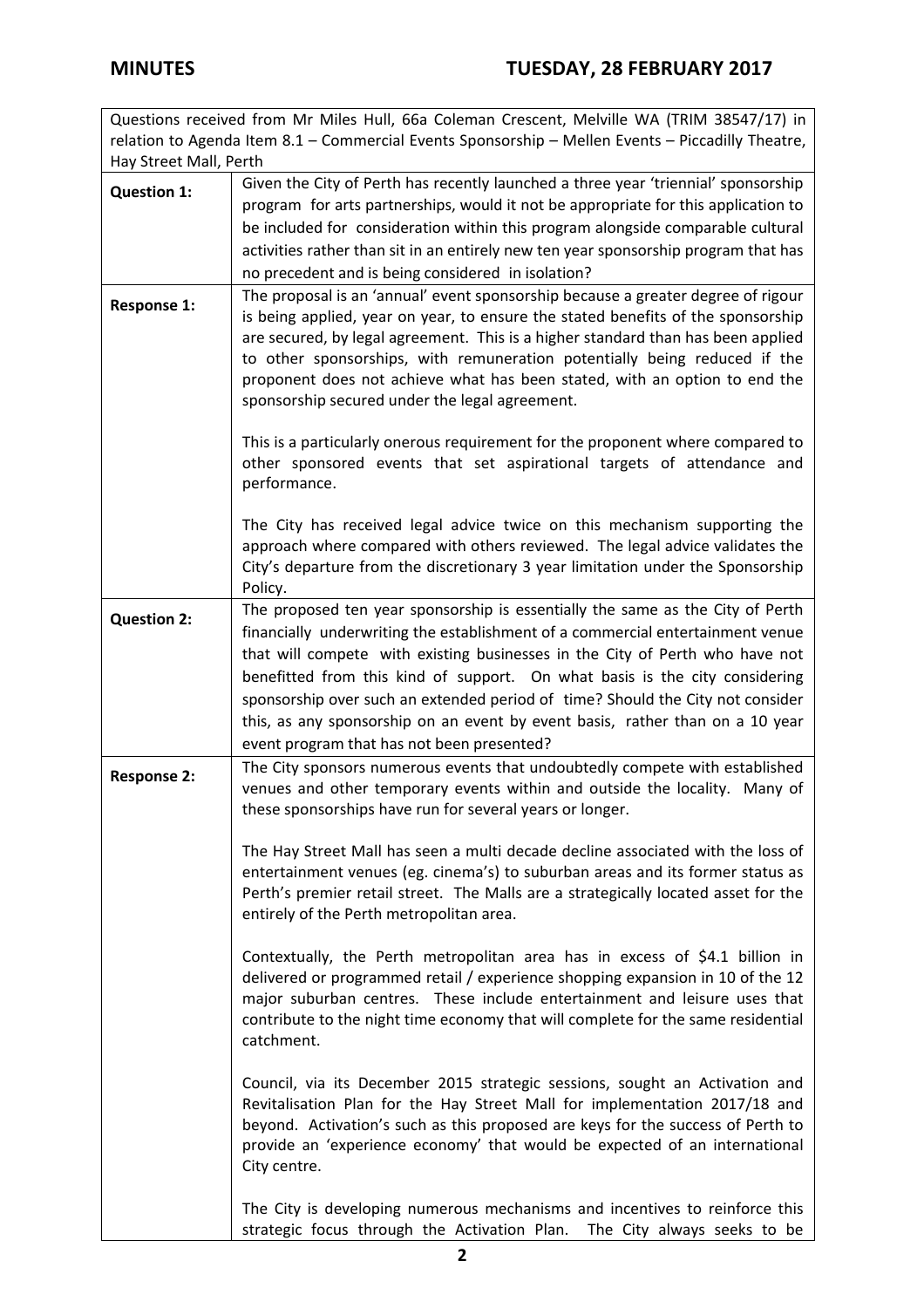|                    | responsive to practical industry considerations regarding commercial lease<br>durations to ensure any engagement with the private sector leverages the best<br>community benefit. In this regard, the financial approach has been provided on<br>conservative estimates and is financially responsible and robust for the City and<br>its ratepayers.                      |
|--------------------|----------------------------------------------------------------------------------------------------------------------------------------------------------------------------------------------------------------------------------------------------------------------------------------------------------------------------------------------------------------------------|
|                    | There have been no other interests, approaches or applications that have<br>materialised to a formal application, until this time (albeit multiple proposals on<br>various sites not proceeding beyond feasibility).                                                                                                                                                       |
| <b>Question 3:</b> | The proposal purports to be a means to stimulate night time trade in the<br>surrounding malls. Given that the surrounding precinct is populated almost<br>exclusively with businesses set up for day time trade can the City of Perth list<br>which businesses will benefit from this activity? Is it possible for these businesses<br>to be identified on a precinct map? |
| <b>Response 3:</b> | The City has collated and tracked the hours of operation for all businesses on the<br>Mall and on Barrack Street.                                                                                                                                                                                                                                                          |
|                    | This proposal is an initial opportunity in what will be a broader two stage<br>process that will incrementally drive land use changes and accommodate<br>expansion of business hours.                                                                                                                                                                                      |
|                    | It is anticipated that these changes will be slow and need to build momentum<br>site by site, year on year. The City's Activation Plan will be a three year plan of<br>incentives and activation initiatives to commence this change.                                                                                                                                      |
|                    | Firstly, benefits can be leveraged primarily by Barrack & William Street<br>businesses and the private arcades providing the mid-block north-south<br>connections between the Malls (Piccadilly Arcade, Plaza Arcade & London Court).<br>Immediate benefits will be also felt for food and beverage businesses interfacing<br>with the retail core.                        |
|                    | Longer term, preliminary consultation with Mall owners and representatives<br>recognise the need for land use changes and a transition to an 18 hour economy,<br>as would be expected from the centre of an international City.                                                                                                                                            |
|                    | The proposed event space will also accommodate a range of events that includes<br>day time activations to leverage current commercial hours (particularly on<br>weekends) within the Mall.                                                                                                                                                                                 |
|                    | The night time improvements were provided as an example of the significant<br>impact a single venue can have activating a space and providing increased<br>pedestrian footfall, passive surveillance and improved perception of safety in the<br>Mall.                                                                                                                     |
| <b>Question 4:</b> | Is the City of Perth concerned at all that ultimately, only the commercial operator<br>of the venue will benefit from this financial underwriting?                                                                                                                                                                                                                         |
| <b>Response 4:</b> | Ultimately, the Perth community, ratepayers, landowners, surrounding<br>No.<br>businesses, residents, visitors and tourists will all benefit from having one of the<br>State's finest State Heritage listed venues contributing once again to the<br>experience economy and the activation of Perth central city core.                                                     |
| <b>Question 5:</b> | Has the City of Perth consulted with any businesses in the City about their<br>support towards this proposal? If not, and given its main proposed value is about<br>flow on benefit to other businesses in the area, why has not consultation or                                                                                                                           |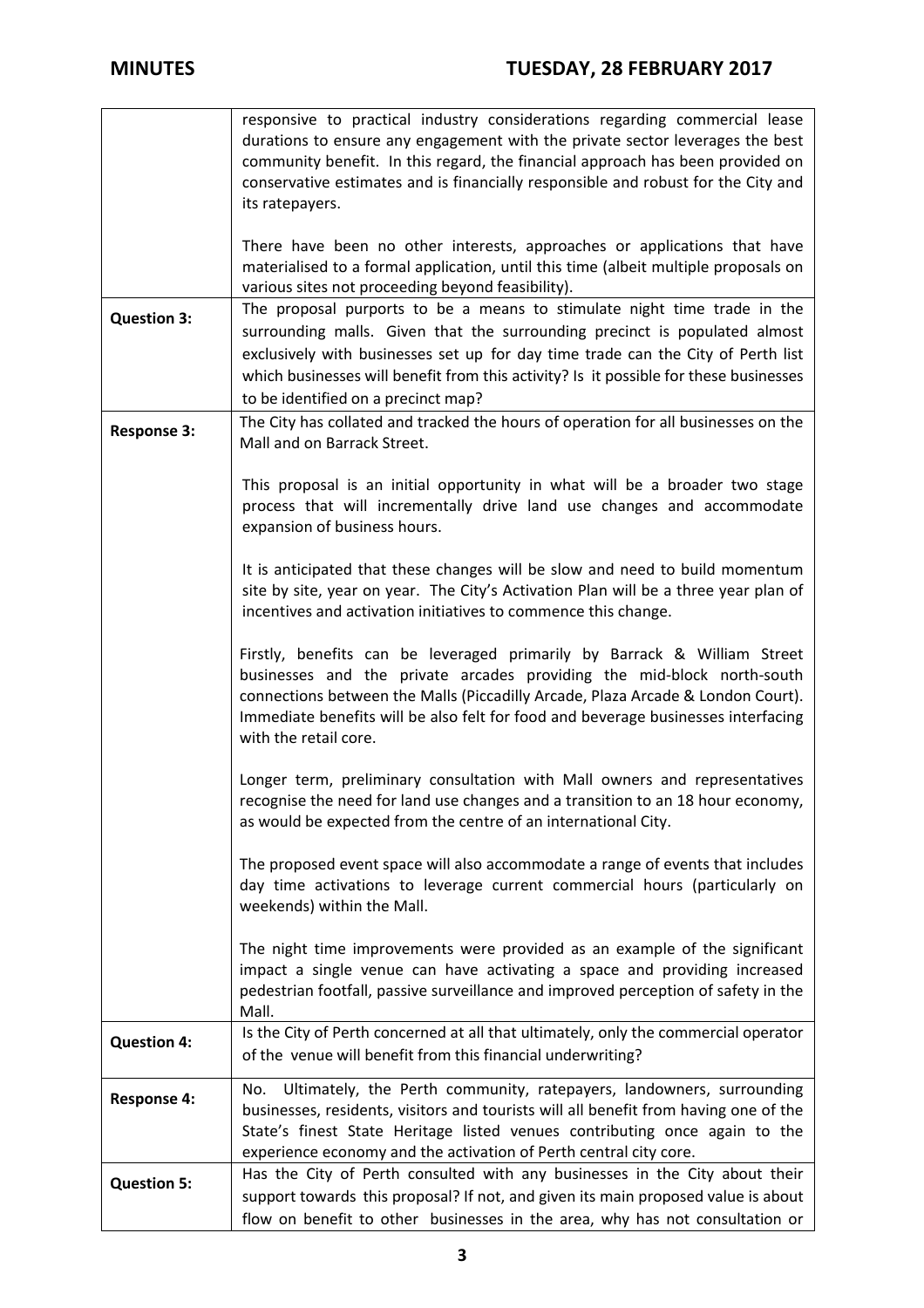|                    | surveying occurred?                                                                                                                                 |  |
|--------------------|-----------------------------------------------------------------------------------------------------------------------------------------------------|--|
| <b>Response 5:</b> | There is no formal consultation undertaken on any sponsorship at the financial                                                                      |  |
|                    | consideration stage.                                                                                                                                |  |
|                    |                                                                                                                                                     |  |
|                    | Formal consultation is undertaken at health and development statutory                                                                               |  |
|                    | approval stages if the proposal triggers that requirement within relevant                                                                           |  |
|                    | legislation.                                                                                                                                        |  |
|                    |                                                                                                                                                     |  |
|                    | All businesses are welcome to apply, where they can demonstrate an adequate                                                                         |  |
|                    | community benefit and strategic focus consistent with the City's Sponsorship                                                                        |  |
|                    | and Corporate frameworks as this application has achieved.                                                                                          |  |
|                    | Does the City of Perth have examples of precedents with associated evidence                                                                         |  |
| Question 6:        | from other capital cities where the City underwriting a commercial development                                                                      |  |
|                    | to such a large extent has resulted in a return to existing rate payers in the city?                                                                |  |
|                    | The proposal has been assessed on its merits. It's not anticipated to be unique                                                                     |  |
| Response 6:        | as the Council has provided direct financial security for upper floor activations in                                                                |  |
|                    | the Hay Street Mall in the past, including Moana Chambers at 618 Hay Street                                                                         |  |
|                    | Mall, Perth.                                                                                                                                        |  |
|                    |                                                                                                                                                     |  |
|                    | It's anticipated the City, as per Council's Strategic Plan will use various                                                                         |  |
|                    | mechanisms, including those proposed under the subject report, to further                                                                           |  |
|                    | support the activation of the central city core.                                                                                                    |  |
|                    |                                                                                                                                                     |  |
|                    | The City is aware of other statutory agencies that consistently provided other                                                                      |  |
|                    | mechanisms such as peppercorn rents / favourable leasing terms and fit out                                                                          |  |
|                    | assistance in accommodating similar activations within the Perth municipality.                                                                      |  |
|                    |                                                                                                                                                     |  |
|                    | The City models the financial benefit of all economic development proposals                                                                         |  |
|                    | through its economic modelling tool REMPLAN, which provides direct and                                                                              |  |
|                    | indirect benefits to the City, business and the community at large.                                                                                 |  |
|                    | Much of the proposed benefit of the proposal is not being made public due to                                                                        |  |
| <b>Question 7:</b> | commercial sensitivity - does the City of Perth think this is problematic given that                                                                |  |
|                    | a very large investment from the City of Perth towards a private commercial                                                                         |  |
|                    | enterprise is being considered?                                                                                                                     |  |
|                    |                                                                                                                                                     |  |
| <b>Response 7:</b> | 100% of the financial benefits are duplicated in the publically accessible report,<br>albeit in a different format than the confidential schedules. |  |
|                    |                                                                                                                                                     |  |
|                    |                                                                                                                                                     |  |
|                    | The only details not made public are the yearly operational costs of the<br>proponent relating to staff and overheads.                              |  |
|                    |                                                                                                                                                     |  |
| <b>Question 8:</b> | The proposal and presentation to Council has talked a lot about the venue being                                                                     |  |
|                    | used by the Fringe World Festival and PIAF. Can the City confirm if either of                                                                       |  |
|                    | these festivals been consulted with?                                                                                                                |  |
| <b>Response 8:</b> | The venue was used in 2014 for Fringe under a 'Temporary Public Building                                                                            |  |
|                    | Certificate' issued by the City and won 'best venue' for that year.                                                                                 |  |
|                    |                                                                                                                                                     |  |
|                    | That achievement has no relationship to this proposal. The venue does not                                                                           |  |
|                    | meet current statutory requirements for permanent certification, hence the                                                                          |  |
|                    | capital works required.                                                                                                                             |  |
|                    |                                                                                                                                                     |  |
|                    | The proponent has since clarified that consultation with the Technical Director                                                                     |  |
|                    | of PIAF has confirmed an interest in the use of the Piccadilly Theatre due to its                                                                   |  |
|                    | central city location and venue capacity.                                                                                                           |  |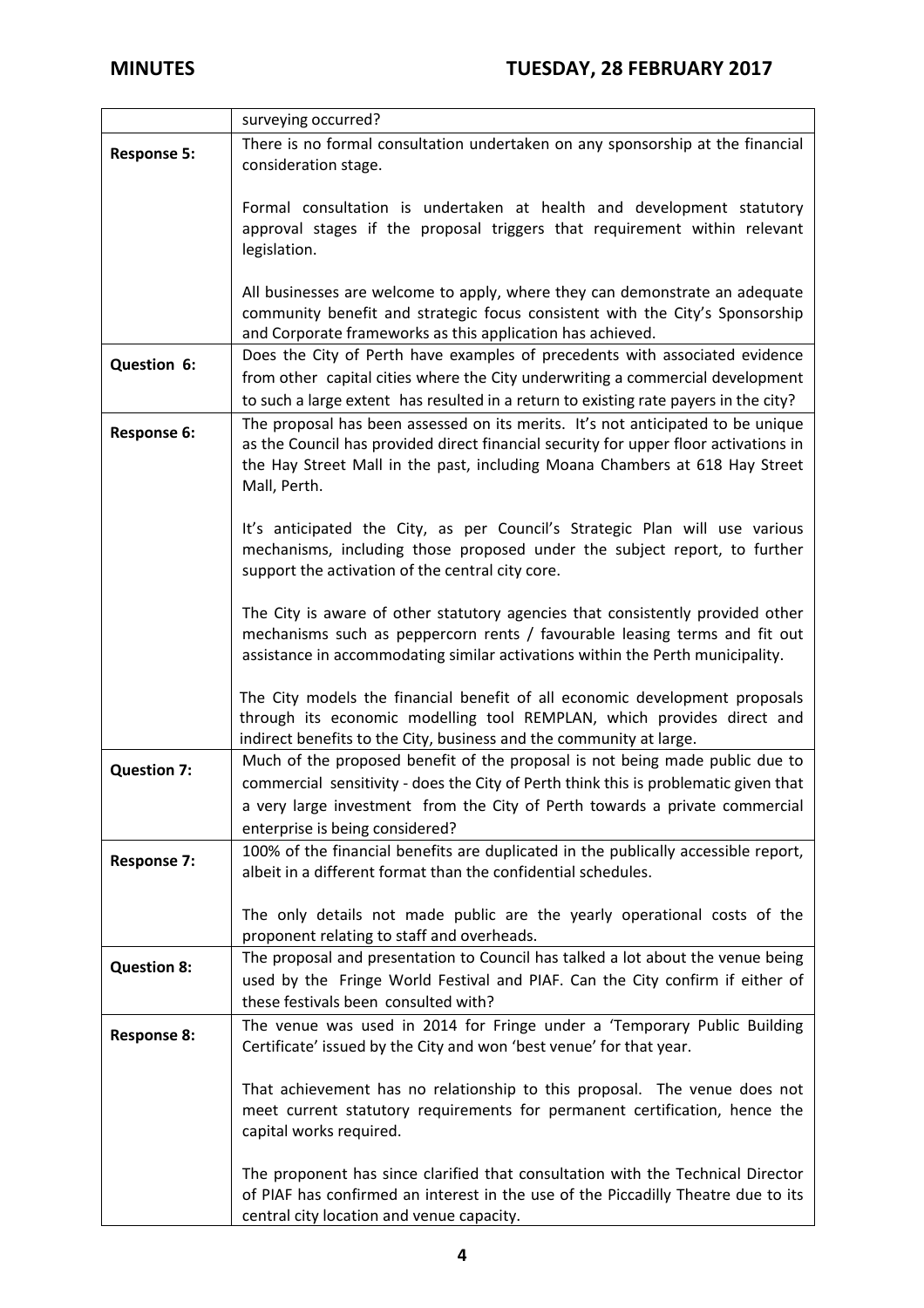| <b>Question 9:</b> | In February 2015 the Healthway Board and senior executives were made to<br>resign after a PSC investigation into the appropriation and misuse of tickets<br>acquired through sponsorships was completed. Does the City of Perth have any<br>concerns about perceptions of misuse of funds within the proposed scenario<br>given the benefits that the City of Perth will receive in exchange for underwriting<br>this new commercial enterprise to the tune of \$1.7 million are not being made<br>public? |
|--------------------|------------------------------------------------------------------------------------------------------------------------------------------------------------------------------------------------------------------------------------------------------------------------------------------------------------------------------------------------------------------------------------------------------------------------------------------------------------------------------------------------------------|
| <b>Response 9:</b> | No. Refer response to question 7 above. All financial benefits of the proposal in<br>the confidential schedules are also replicated in the report.                                                                                                                                                                                                                                                                                                                                                         |
|                    | The benefits of the sponsorship are outlined in the recommendation section of<br>the report, in full, as for all other sponsorship proposals and are exclusive of any<br>ticketing benefits.                                                                                                                                                                                                                                                                                                               |
|                    | The City is proposing access to the facility four times a year in the hope of<br>accommodating other arts and cultural performance groups that would<br>otherwise not be able to secure such a venue or for public engagement purposes.                                                                                                                                                                                                                                                                    |

# **DEPUTATION: Item 8.1, Commercial Events Sponsorship – Mellen Events – Piccadilly Theatre, Hay Street Mall, Perth**

The Acting Presiding Member approved a deputation from Mr Brad Mellen (Mellen Events) (TRIM 39586/17).

- **4.13pm** Mr Mellen commenced the deputation, provided an overview of the proposal detailed in Agenda Item 8.1, and answered questions from the Marketing, Sponsorship and International Engagement Committee. Ms Oldham also provided printed copies of supporting letters from adjoining property owners regarding the proposal to the Marketing, Sponsorship and International Engagement Committee (TRIM 41664/17).
- **4.22pm** The deputation concluded.

# **4. Confirmation of Minutes – 31 January 2017**

## *Moved by Cr Yong, seconded by Cr Davidson*

*That the minutes of the meeting of the Marketing, Sponsorship and International Engagement Committee held on 31 January 2017 be confirmed as a true and correct record.*

*The motion was put and carried*

**The votes were recorded as follows:**

**For: Crs Davidson, Limnios and Yong**

**Against: Nil**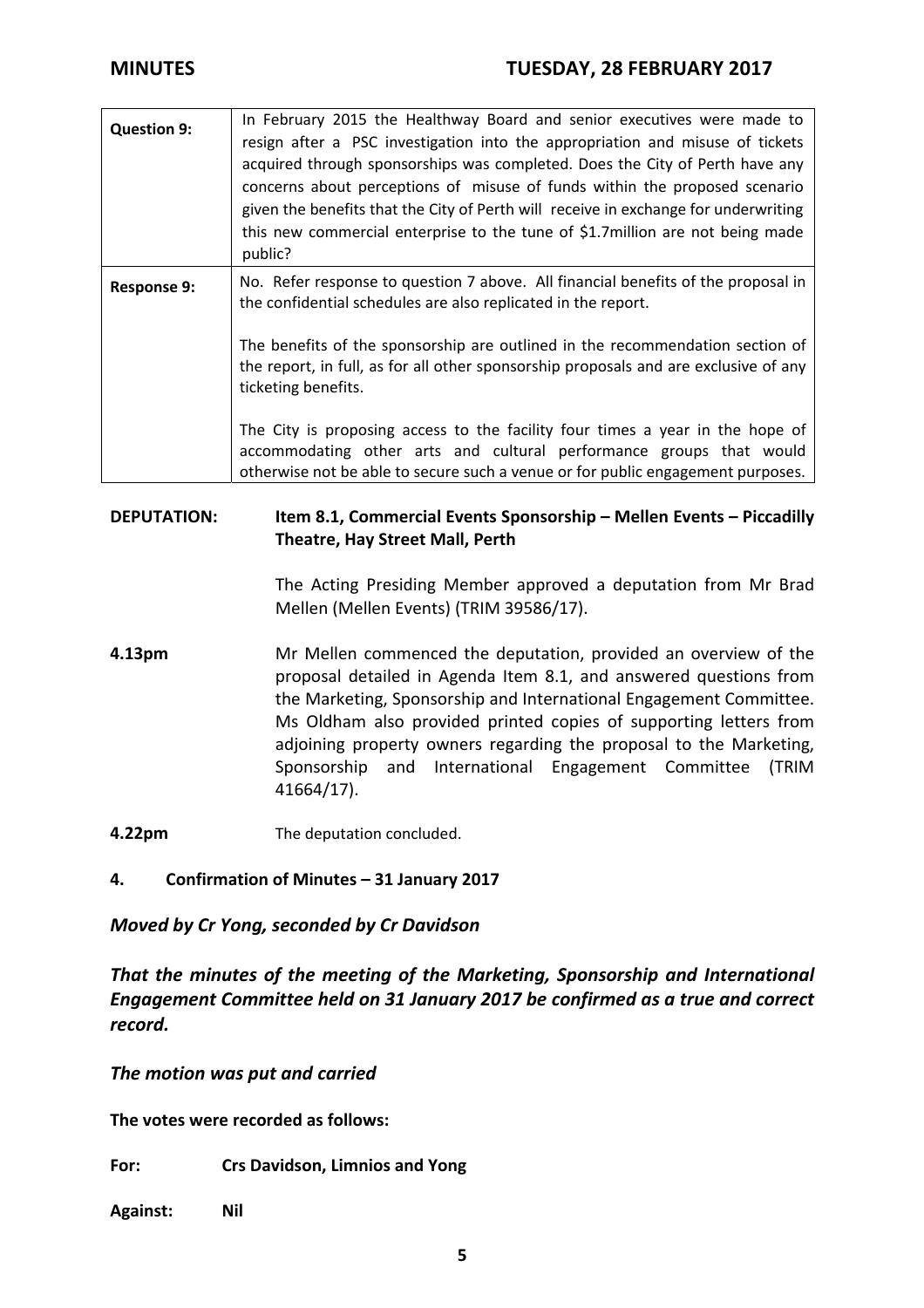### **5. Correspondence**

- Nil
- **6. Disclosures of Members' Interests**

Nil

### **7. Matters for which the Meeting may be Closed**

The Chief Executive Officer advised that in accordance with Section 5.23(2) of the *Local Government Act 1995*, should an Elected Member wish to discuss the content of the confidential attachment/s listed below, it is recommended that the Marketing, Sponsorship and International Engagement Committee resolve to close the meeting to the public prior to discussion of the following:

| <b>Schedule No.</b> | <b>Item No. and Title</b>                          | Reason               |
|---------------------|----------------------------------------------------|----------------------|
| Confidential        | Item 8.1 – Commercial Events Sponsorship – Mellen  | $ $ S5.23(2)(e)(iii) |
| Attachments 8.1B    | Events, Piccadilly Theatre, Hay Street Mall, Perth |                      |
| - Fi                |                                                    |                      |

#### **8. Reports**

#### **MOTION TO CLOSE THE MEETING**

## *Moved by Cr Davidson, seconded by Cr Yong*

*That the Marketing, Sponsorship and International Engagement Committee resolves to close the meeting to the public to consider Confidential matters in accordance with Section 5.23(2)(e)(iii) of the Local Government Act 1995.*

#### *The motion was put and carried*

**The votes were recorded as follows:**

#### **For: Crs Davidson, Limnios and Yong**

**Against: Nil**

**4.35pm** The meeting was closed to the public with six members of the public departing the meeting.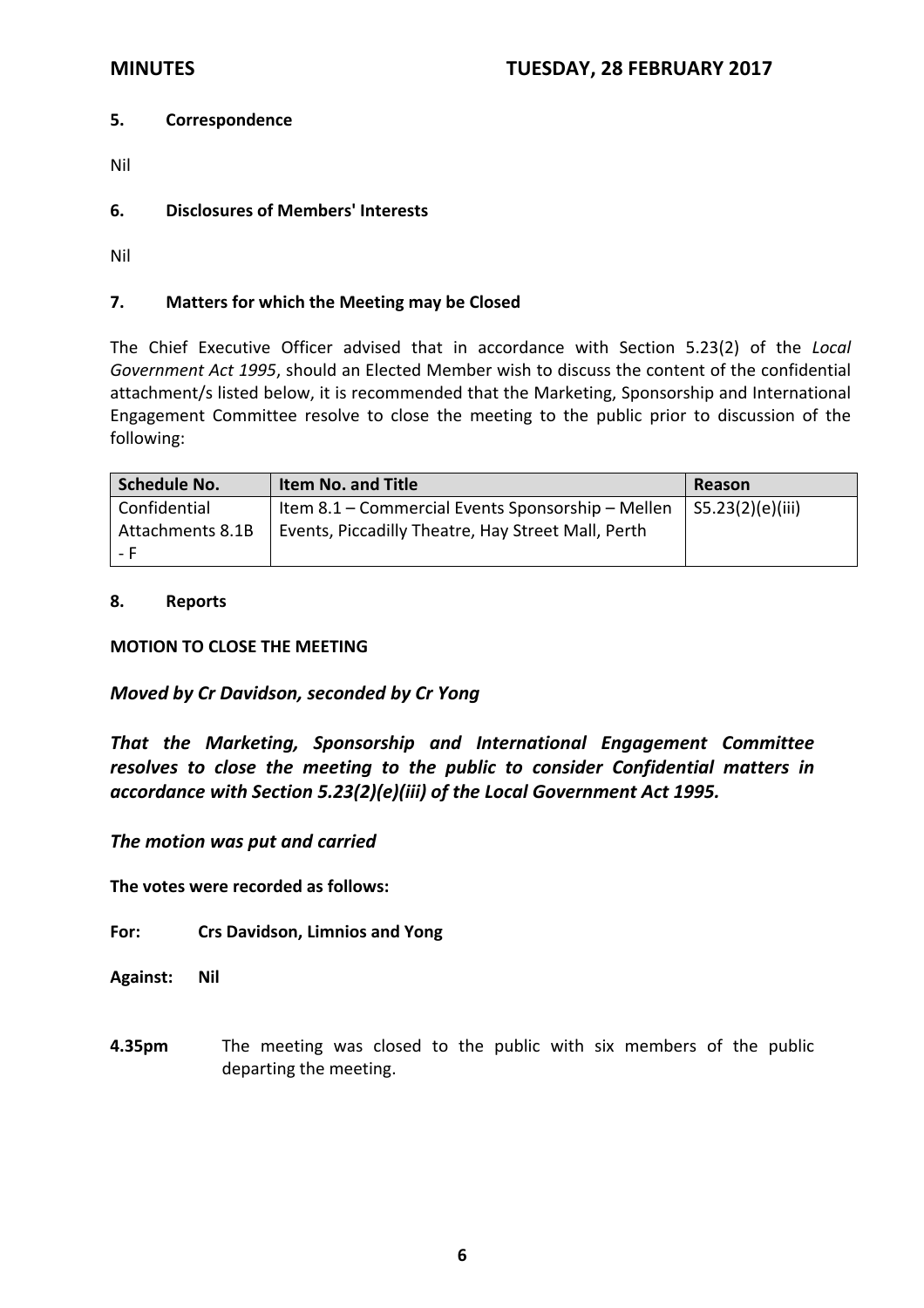**Item 8.1 Commercial Events Sponsorship – Mellen Events – Piccadilly Theatre, Hay Street Mall, Perth**

## **MOTION TO RE‐OPEN THE MEETING**

*Moved by Cr Limnios, seconded by Cr Yong*

*That the Marketing, Sponsorship and International Engagement Committee resolves to re‐open the meeting to the public.*

*The motion was put and carried*

**The votes were recorded as follows:**

- **For: Crs Davidson, Limnios and Yong**
- **Against: Nil**
- **4.50pm** The meeting was re-opened to the public with six members of the public returning.

## **OFFICER RECOMMENDATION**

That Council:

- 1. approves cash Events Sponsorship of \$170,000 annually, over a period of 10 years, commencing in the 2018/19 financial year, for Mellen Events, within the Piccadilly Theatre at 700 – 704 Hay Street Mall, Perth;
- 2. notes that Mellen Events will provide the following sponsorship benefits to the City of Perth:
	- 2.1 inclusion of the City of Perth crest on the Mellen Events web site or specific web site(s) associated with the venue and registration page including a link to the City of Perth website;
	- 2.2 acknowledgement of the City of Perth in all Mellen Events promotions, advertising and ticketing pertaining to the Piccadilly Theatre;
	- 2.3 all event space signage at the site including "sponsored by the City of Perth" and the City of Perth crest in a prominent location;

(Cont'd)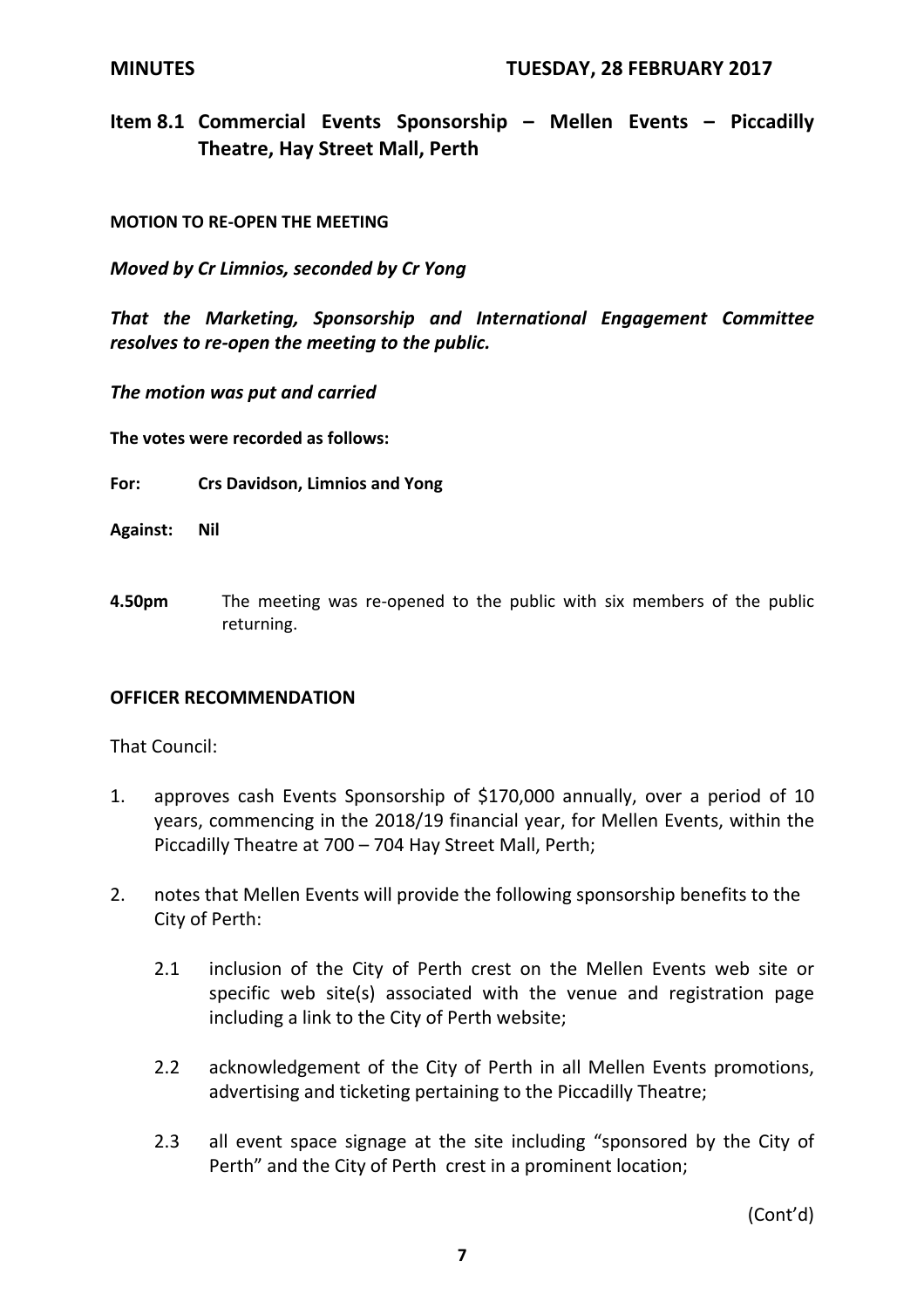- 2.4 a welcome from the Lord Mayor in promotional or booking material for the Piccadilly Theatre;
- 2.5 a speaking opportunity for the Lord Mayor (or nominated representative) at the opening of the Piccadilly Theatre;
- 2.6 dedicated social media promotion of City of Perth events taking place in conjunction with Mellen Events; and
- 2.7 the space being made available to the City of Perth, free of cost, for up to four events a year, subject to prior agreement with Mellen Events;
- 3. notes that an annual acquittal report, including itemised and annualised details of events; attendance; timing; and promotional spend for events held in the Piccadilly Theatre, measured against the targets contained within Mellen Events Sponsorship Application – Economic Development dated 16 January 2017, will be presented annually to Council;
- 4. notes that if Mellen Events:
	- 4.1 fails to provide the agreed events, marketing spend and activities;
	- 4.2 breaches its lease;
	- 4.3 becomes insolvent; or
	- 4.4 abandons the space;

then the funding would cease to be payable, or varied accordingly to the terms of the sponsorship agreement to the satisfaction of Council;

5. authorises the Chief Executive Officer to negotiate and authorise a legal agreement between the City of Perth, Mellen Events and the owners of the Piccadilly 700‐704 Hay Street Mall, Perth (if applicable), based on the above terms addressing: Events sponsorship benefits; KPIs; payments; and contingencies to the satisfaction of the CEO.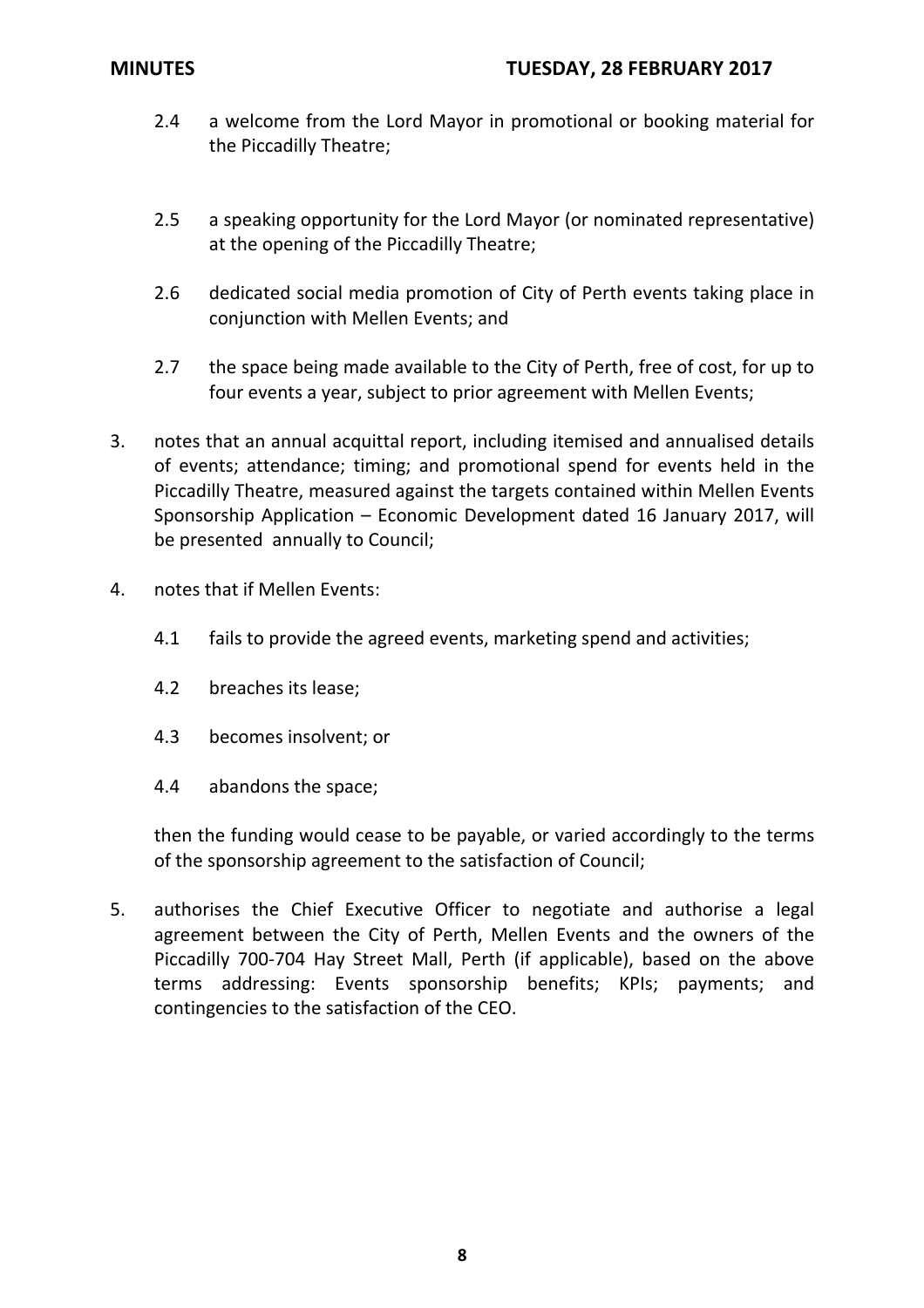## **ALTERNATE MOTION**

**The Marketing, Sponsorship and International Engagement Committee resolved to adopt an alternative motion as follows**:

*Moved Cr Davidson, seconded Cr Yong* 

*That the Marketing, Sponsorship and International Engagement Committee refuses the application of Commercial Events Sponsorship – Mellen Events – Piccadilly Theatre, Hay Street Mall, Perth.*

*The motion was put and carried*

**The votes were recorded as follows:**

**For: Cr Davidson and Cr Yong** 

**Against: Cr Limnios**

**Reason:** Due to insufficient information regarding the financial viability of both the developer and the operator.

**4.56pm** Six members of the public departed the meeting and did not return.

#### **9. Motions of which previous notice has been given**

Nil

#### **10. General Business**

10.1 Responses to General Business from a Previous Meeting

Nil

10.2 New General Business

Nil

#### **11. Items for consideration at a future meeting**

Outstanding Items:

Nil